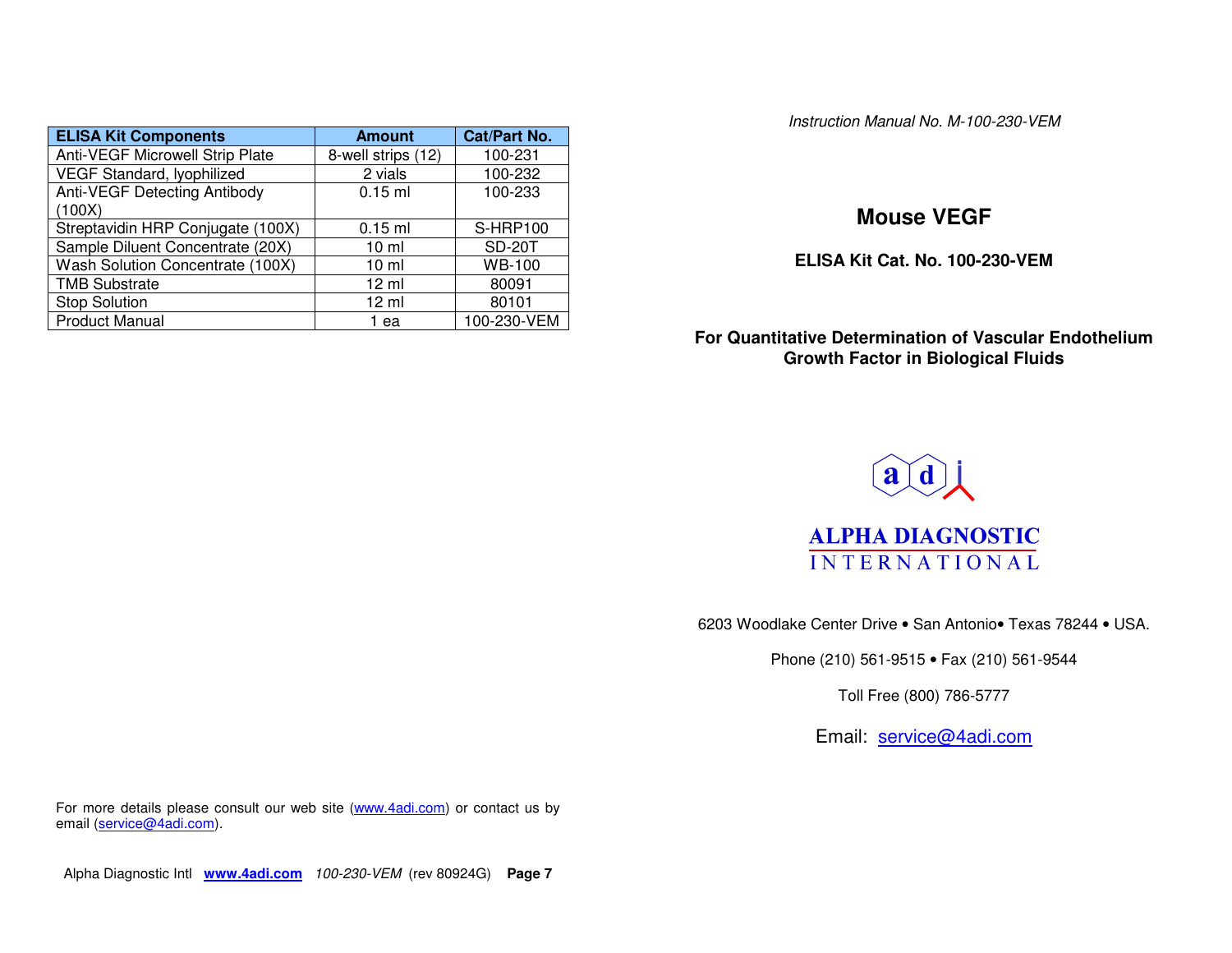## **INTENDEDUSE**

The Mouse Vascular Endothelium Growth Factor (V E GF) ELIS A Kit is an in vitro immunoassay for research use in the quantification of V EGF in cultures of mouse cells and in appropriately qualified samples from serum, saliva, or other tissue fluids.

#### **RESEARCHUSEOFTHETEST**

Angiogenesis accounts for the formation of vasculature from previously avascular organs such as the brain and kidneys. Angiogenic activity in the adult is required during the normal tissue repair, and for the remodeling of the female reproductive organs (ovulation and placental development). Certain pathological conditions, such as tumor growth and diabetic retinopathy, also require angiogenesis. Study of tumor angiogenesis has led to the identification of several proteins including basic fibroblast growth factors (bFGF) and vascular endothelial growth factors.

V E GF is <sup>a</sup> potent angiogenic and growth cytokine whose role in vasculogenesis is to regulate blood vessel density and size. It also, helps maintain cell integrity and helps to promote bone formation. V EGF plays <sup>a</sup> role in initiating angiogenisis by inducing M MP-1 production in umbilical vein endothelial cells. Mouse VEGF is produced from <sup>a</sup> single gene containing 8 exons. Alternative splicing will produce 3 isoforms of V E GF that differ in heparin binding ability.

Alpha Diagnostics has developed an im munoassay for detection and quantification of V E GF in mouse samples used in research involved with angiogenesis. The kit is suitable for testing <sup>a</sup> variety of sample types, in accordance with appropriate validation of linearity and recovery.

### **PRINCIPLEOFTHETEST**

The Mouse VEGF ELISA kit is based on the binding of mouse V EGF in samples to two antibodies, one im mobilized on the microtiter wells, and the other conjugated to biotin, which then binds to <sup>a</sup> streptavidin horseradish peroxidase (H RP) conjugate. After <sup>a</sup> washing step, chromogenic substrate is added and color is developed by the enzymatic reaction of H R P on the T M B substrate, which is directly proportional to the amount of V EGF present in the sample. Stopping Solution is added to terminate the reaction, and absorbance at 450nm is then measured using an ELIS Amicrotiter well reader. The concentration of VEGF in samples is calculated from <sup>a</sup> standard curve of purified recombinant mouse V E GF of designated concentration.

#### **STORAGEANDSTABILITY**

The microtiter well plate and all other reagents, if unopened, are stable at 2-8<sup>0</sup>C until the expiration date printed on the label. Stabilities of the working solutions are indicated under Reagent Preparation.

Alpha Diagnostic Intl **<sup>w</sup> w w.4adi.co m** *10 0-2 3 0-VEM* (rev 80924G) **Pag e 1**

#### **ASSAYCHARACTERISTICS**

### **Sp ecificity &Sensitivity**

 The antibodies used in this kit have been affinity purified using <sup>a</sup> purified recombinant mouse VEGF immunosorbent from animals im munized with purified recombinant mouse V EGF. Human VEGF is highly cross-reactive in this assay. The assay can detect less than 5 pg/ml.

### **Recovery**

Stored sera from 5 normal adult S wiss mice assayed as less than 20 pg/ml at 1:5 dilutions. Recovery was essentially 100% when 200 pg/ml recombinant VEGF was spiked into the sera, or into diluent with 10% neonatal bovine serum.

#### **QUALITYCONTROL**

**Reag ents** Accurate and reproducible assay results rely on proper storage, handling and control of reagent and sample temperature. Store all reagents as indicated, and warm to room temperature only those to be used in the assay. Shelf-life of the critical reagents and samples will diminish with extended exposure to non-refrigeration, resulting in inaccurate assay results. All solutions should be clear. Cloudiness or particulates are indications of reagent contamination or instability and may interfere with proper performance of the assay. Do not use.

**Sample Controls** Each lab should assay internal positive control samples, which represent the lab's expected sample population and that are maintained stabilized. A Negative Diluent Control should also be run.

**Standard Curve** The signal generated by the standards should be continuously increasing in O D from the lowest Standard to the highest Standard, with <sup>a</sup> difference greater than 1.2 O D. Non-continuously increasing or low signals may indicate problems with technique, protocol directions and/or reagent preparation, use or stability. A Negative Diluent Control should be of lower signal than the lowest standard. Do not rely on results generated from an assay with these issues.

**Technique** Accurate and reproducible assay results rely on good lab technique regarding pipetting, plate washing and handling of samples and reagents.

**Equip ment** Precision of results relies on uniform and effective washing techniques; an automatic washer may be used. ELIS A reader and pipettes should be properly calibrated.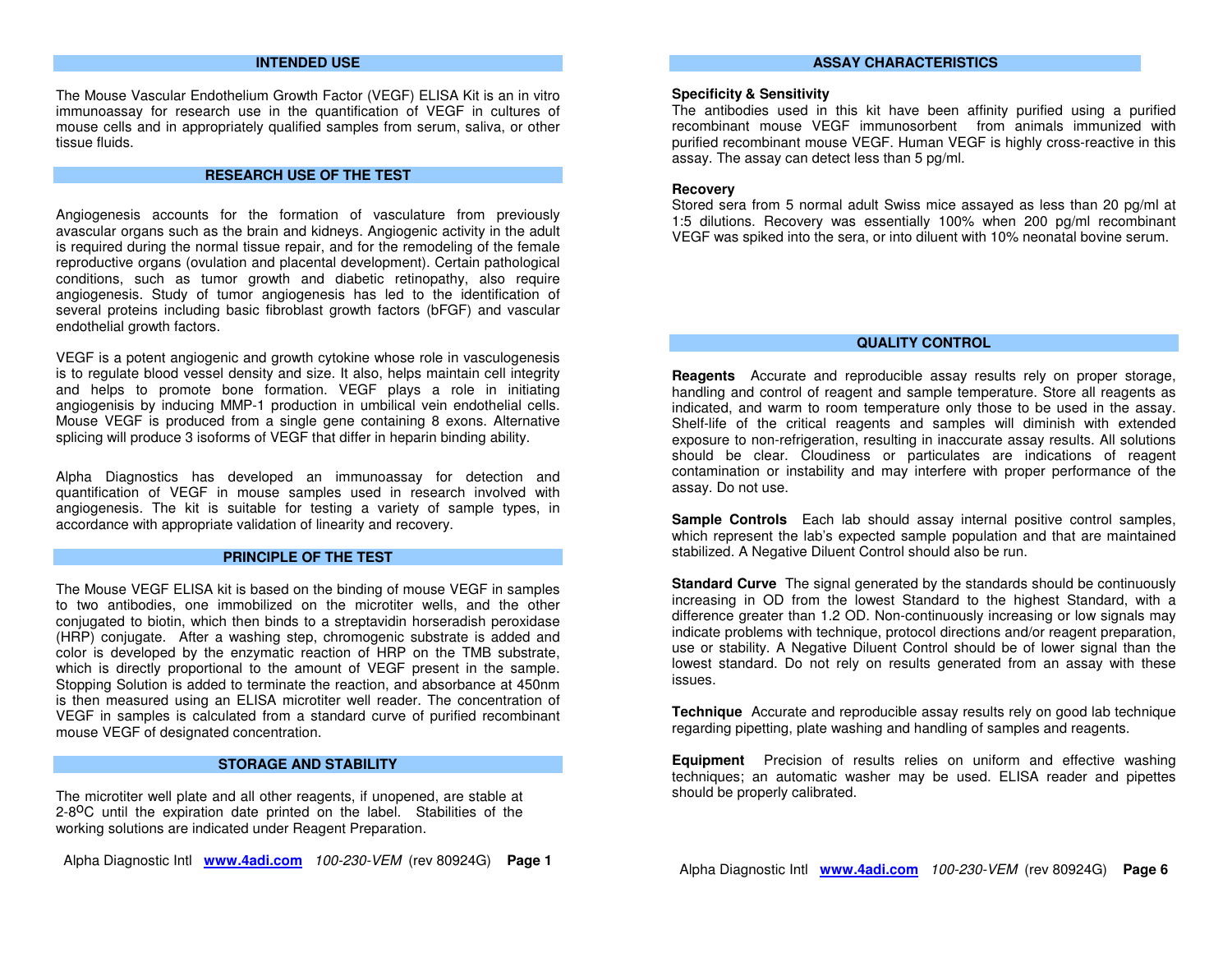## **CALCULATION OF RESULTS**

The results may be calculated using any immunoassay software package. The fourparameter curve-fit is recommended. If software is not available, VEGF concentrations may be determined as follows:

1. Calculate the mean OD of duplicate samples.

2. On graph paper plot the mean OD of the standards (y-axis) against the concentration (pg/ml) of VEGF (x-axis). Draw the best fit curve through these points to construct the standard curve. A point-to-point construction is most common and reliable.

3. The VEGF concentrations in unknown samples and controls can be determined by interpolation from the standard curve.

4. Multiply the values obtained for the samples by the dilution factor of each sample.

5. Samples producing signals higher than the 500 pg/ml standard should be further diluted and re-assayed.

## **TYPICAL RESULTS**

 The following data are for illustration purposes only. A complete standard curve should be run in every assay to determine sample values.

| Wells  | <b>Standards, Control &amp; Samples</b>                           | A450 nm | <b>VEGF</b> |  |
|--------|-------------------------------------------------------------------|---------|-------------|--|
|        |                                                                   |         | pg/ml       |  |
| A1, A2 | <b>Negative Diluent Control</b>                                   | 0.04    | 0           |  |
| B1, B2 | <b>Standard</b><br>$31.2$ pg/ml                                   | 0.23    | 31.2        |  |
| C1, C2 | $62.5$ pg/ml<br><b>Standard</b>                                   | 0.47    | 62.5        |  |
| D1, D2 | $125$ pg/ml<br><b>Standard</b>                                    | 0.83    | 125         |  |
| E1, E2 | <b>Standard</b><br>$250$ pg/ml                                    | 1.47    | 250         |  |
| F1, F2 | $500$ pg/ml<br><b>Standard</b>                                    | 2.30    | 500         |  |
| G1, G2 | <b>Sample [Diluted 1:10]</b>                                      | 0.92    | 134         |  |
|        | Calculated: 10-fold dilution $x$ 134 pg/ml = 1.34 ng/ml in sample |         |             |  |

A typical assay Standard Curve (do not use for calculating sample values)



## **KIT CONTENTS**

## **To Be Reconstituted:** Store as indicated.

| Component             |                                                                                                                                                                                                                                                                                                                                                                                                          |                                                                                                                                                                                                                                                                                                                      |                                                                                                            |   | <b>Instructions for Use</b>                                        |  |
|-----------------------|----------------------------------------------------------------------------------------------------------------------------------------------------------------------------------------------------------------------------------------------------------------------------------------------------------------------------------------------------------------------------------------------------------|----------------------------------------------------------------------------------------------------------------------------------------------------------------------------------------------------------------------------------------------------------------------------------------------------------------------|------------------------------------------------------------------------------------------------------------|---|--------------------------------------------------------------------|--|
| Part No. 100-232      | <b>Mouse VEGF Standard</b>                                                                                                                                                                                                                                                                                                                                                                               | Two (2) vials, each containing VEGF lyophilized in<br>buffer with protein as stabilizers.<br>Keep lyophilized vials frozen until used or kit lot<br>expires.                                                                                                                                                         |                                                                                                            |   |                                                                    |  |
|                       | Reconstitute 1 vial with 1.0 ml Working Sample Diluent to provide a 2000 pg/ml<br>solution, sufficient for at least two curves. Prepare dilutions, as follows:                                                                                                                                                                                                                                           |                                                                                                                                                                                                                                                                                                                      |                                                                                                            |   |                                                                    |  |
|                       | <b>Standard</b>                                                                                                                                                                                                                                                                                                                                                                                          |                                                                                                                                                                                                                                                                                                                      | <b>Diluent</b><br>٠                                                                                        | Ξ | <b>Final Concn</b>                                                 |  |
|                       | <b>Reconstituted Standard</b>                                                                                                                                                                                                                                                                                                                                                                            |                                                                                                                                                                                                                                                                                                                      | None                                                                                                       |   | 2000 pg/ml                                                         |  |
| <b>Sample Diluent</b> | 125 ul of 2000 pg/ml<br>225 ul of 500 pg/ml<br>225 ul of 250 pg/ml<br>225 ul of 125 pg/ml<br>225 ul of 62.5 pg/ml                                                                                                                                                                                                                                                                                        |                                                                                                                                                                                                                                                                                                                      | 375ul<br>225ul<br><b>225ul</b><br>225ul<br><b>225ul</b><br>Use within 2 weeks of preparation. Store @ 4 C. |   | 500 pg/ml<br>250 pg/ml<br>$125$ pg/ml<br>62.5 pg/ml<br>31.25 pg/ml |  |
|                       | Concentrate (20x)<br>Cat. No. SD-20T, 10ml                                                                                                                                                                                                                                                                                                                                                               | Dilute the entire volume, 10ml + 190ml with distilled or<br>deionized water into a clean stock bottle. Label as<br>Working Sample Diluent and store at 2-8°C until the<br>kit lot expires or is used up.                                                                                                             |                                                                                                            |   |                                                                    |  |
| <b>Wash Solution</b>  | Concentrate (100x)<br>Cat. No. WB-100, 10ml                                                                                                                                                                                                                                                                                                                                                              | Dilute the entire volume, 10ml, to 1L with distilled or<br>deionized water into a clean stock bottle. Label as<br>Working Wash Solution and store at ambient<br>temperature until kit is used entirely.                                                                                                              |                                                                                                            |   |                                                                    |  |
|                       | <b>Anti-Mouse VEGF</b><br><b>Detection Antibody</b><br>Concentrate (100x)<br>Part No. 100-233, 0.15ml                                                                                                                                                                                                                                                                                                    | Biotinylated anti-human VEGF in buffer with protein,<br>detergents and ProClin 300 as stabilizers. Dilute fresh<br>as needed; 10ul of concentrate to 1ml of Working<br>Sample Diluent is sufficient for 1 8-well strip. Use<br>within the working day and discard. Return concentrate<br>to $2-8^{\circ}$ C storage. |                                                                                                            |   |                                                                    |  |
| (100x)                | Peroxidase conjugated streptavidin in buffer with<br><b>Streptavidin-HRP</b><br>protein, detergents and ProClin 300 as stabilizers.<br><b>Conjugate Concentrate</b><br>Dilute fresh as needed; 10ul of concentrate to 1ml of<br>Working Sample Diluent is sufficient for 1 8-well strip.<br>Part No. S-HRP100, 0.15ml<br>Use within the working day and discard. Return<br>concentrate to 2-8°C storage. |                                                                                                                                                                                                                                                                                                                      |                                                                                                            |   |                                                                    |  |